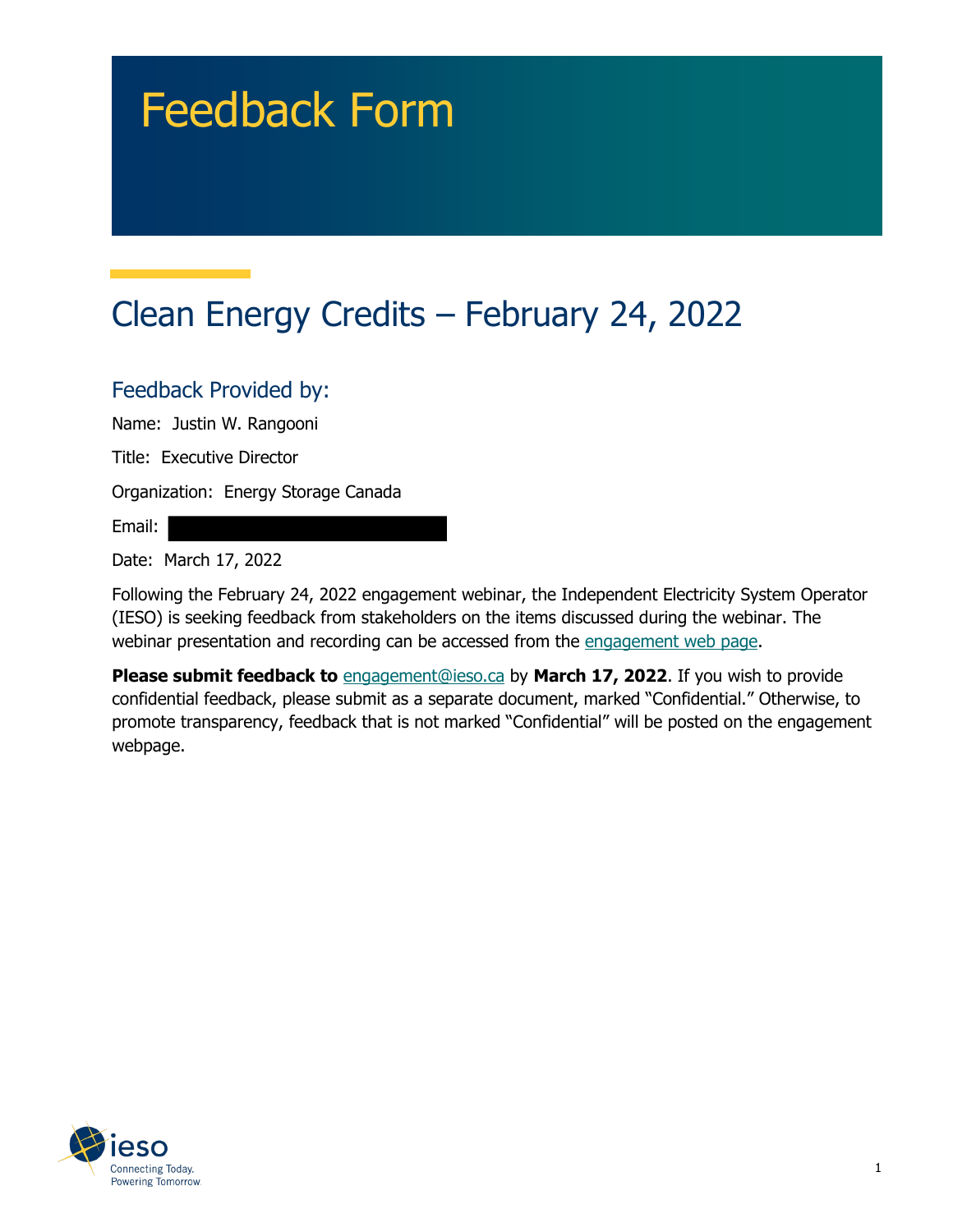### Opportunities & Challenges

| <b>Topic</b>                                                                                                                      | <b>Feedback</b>                                                                                                                                                                                                                                                                                                                                                                                                                                                                                                                                                                                                                                                                   |
|-----------------------------------------------------------------------------------------------------------------------------------|-----------------------------------------------------------------------------------------------------------------------------------------------------------------------------------------------------------------------------------------------------------------------------------------------------------------------------------------------------------------------------------------------------------------------------------------------------------------------------------------------------------------------------------------------------------------------------------------------------------------------------------------------------------------------------------|
| What are the key opportunities and<br>challenges the IESO should be aware of<br>in developing a voluntary clean energy<br>market? | Bringing a voluntary CEC market to Ontario will enable<br>Ontario businesses, municipalities, and other electricity<br>consumers to meet their own targets and commitments for<br>clean energy supply.                                                                                                                                                                                                                                                                                                                                                                                                                                                                            |
|                                                                                                                                   | From ESC's perspective, one key opportunity is to enable<br>the green hydrogen sector. CECs could be used by<br>hydrogen producers to confirm that the hydrogen produced<br>was supplied by 100% clean energy.                                                                                                                                                                                                                                                                                                                                                                                                                                                                    |
|                                                                                                                                   | Going forward consumers who wish to claim that they are<br>supplied by clean energy will need to obtain CECs. As CECs<br>are bought and retired from the market, the remaining<br>electricity will be "null energy" without any clean energy<br>attribute. For this reason, it will be important to clearly<br>communicate to Ontario consumers and keep a record<br>demonstrating the cleanness of electricity supplied to non-<br>participating customers.                                                                                                                                                                                                                      |
|                                                                                                                                   | While the registry may enable bi-lateral trading and<br>contracting trading of CECs, it is important to acknowledge<br>the market and regulatory barriers preventing bi-lateral<br>sales of electricity between generators and consumers<br>(e.g., PPAs). Since the Global Adjustment is applied to all<br>electricity drawn from the grid per regulation, consumers<br>must pay for GA on top of PPA prices with generators.<br>While there is an ability to hedge against HOEP, there is no<br>ability to hedge GA through bi-lateral PPAs. This dynamic<br>of the Ontario market should be factored into IESO's<br>reporting and consideration for design of the CEC registry. |

## Design considerations

| <b>Topic</b> | Feedback<br>_ _ _ _ _ |
|--------------|-----------------------|
|              |                       |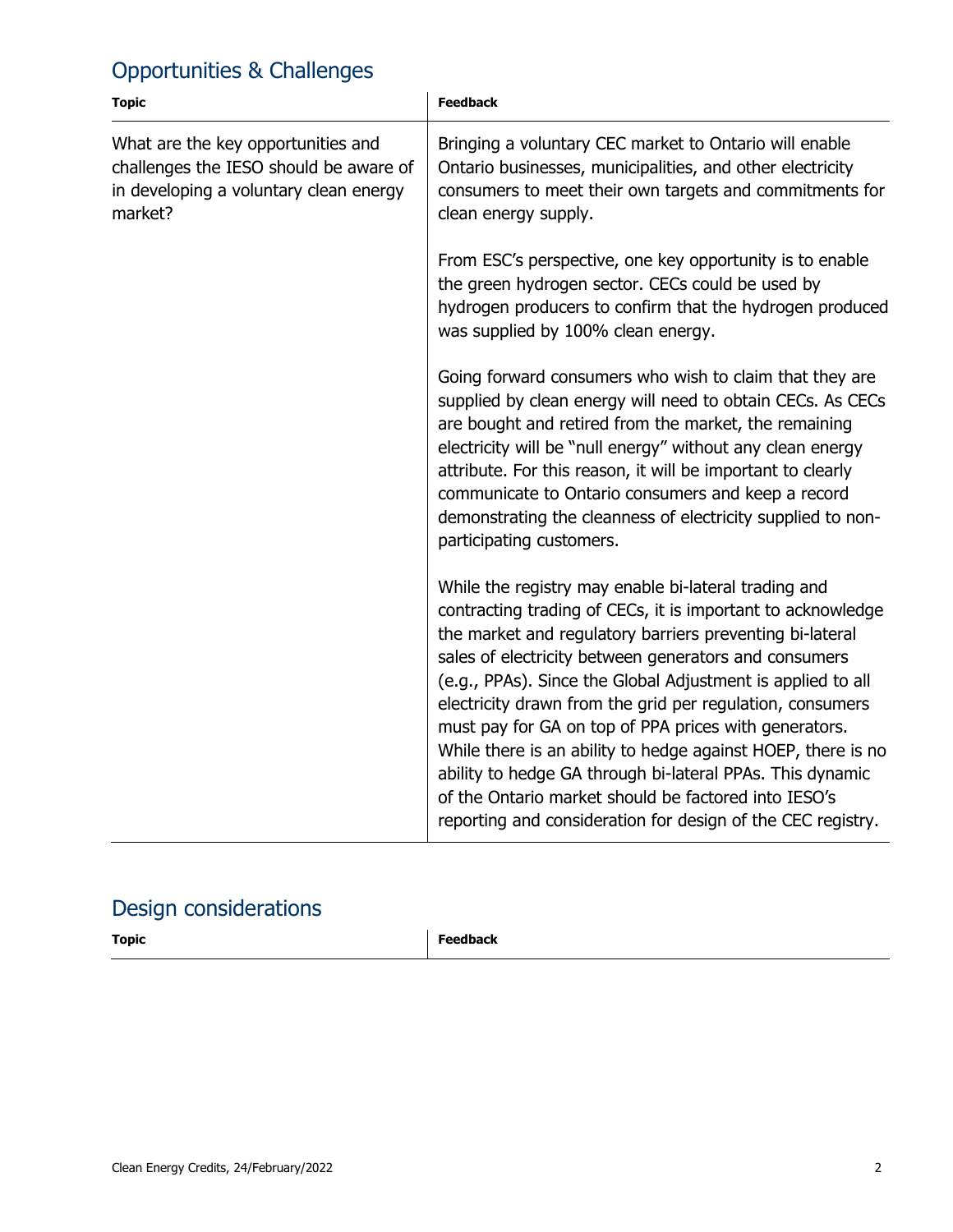| Which design considerations outlined in<br>this presentation are most important to<br>you and why? | Design considerations related to the definition of CECs and<br>tributes tracked are most important to energy storage<br>proponents. In particular, the ability to time-stamp CECs<br>and compatibility with energy storage.                                                                                                                                                            |
|----------------------------------------------------------------------------------------------------|----------------------------------------------------------------------------------------------------------------------------------------------------------------------------------------------------------------------------------------------------------------------------------------------------------------------------------------------------------------------------------------|
|                                                                                                    | For example, renewable energy may be produced and<br>consumed by energy storage, and then later re-injected to<br>the electricity grid and ultimately consumed by another<br>end-user. The registry will need to enable this scenario<br>such that the end-use consumer is able to demonstrate<br>that the CEC consumed may be "time-shifted" from its<br>original time of generation. |
|                                                                                                    | The ability to accurately reflect the timestamp of a CEC is<br>imperative since many potential buyers are seeking to<br>match their hourly consumption with the hourly production<br>of clean energy.                                                                                                                                                                                  |
|                                                                                                    | Given these nuances, ESC believes it is necessary for the<br>IESO to establish protocols for "energy storage," including<br>adding energy storage as a fuel-type in the CEC registry.                                                                                                                                                                                                  |

| Topic             | <b>Feedback</b>                                                                                                                                                                                                 |
|-------------------|-----------------------------------------------------------------------------------------------------------------------------------------------------------------------------------------------------------------|
| IESO be aware of? | What other design considerations should   In addition to age of facility, the registry should track if the<br>CEC was ever purchased by the IESO per a contract or<br>generated from rate-regulated facilities. |

### Engagement Process

| <b>Topic</b>                                                                                                              | <b>Feedback</b>                                                                                                                                                                                                                                                                           |
|---------------------------------------------------------------------------------------------------------------------------|-------------------------------------------------------------------------------------------------------------------------------------------------------------------------------------------------------------------------------------------------------------------------------------------|
| Which stakeholder groups and/or design<br>topics are most important to include in<br>the planned focus group discussions? | ESC acknowledges that electricity end-use consumers are<br>the most important stakeholder for this engagement. In<br>particular, the IESO should engage with corporate<br>investors that have ESG mandates to ensure that the<br>design of the CEC registry meets their investment needs. |